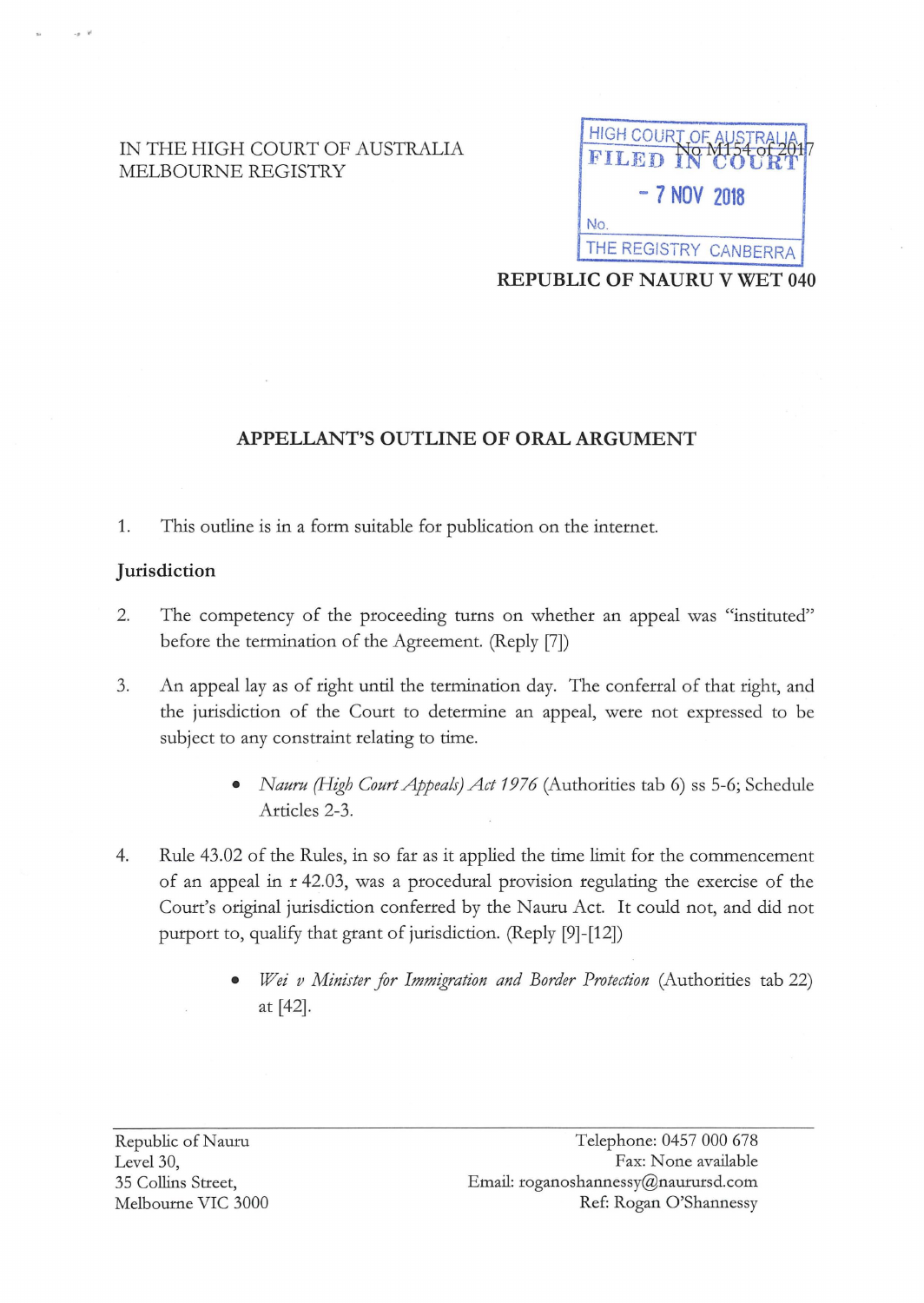5. An appeal was instituted, and the jurisdiction conferred by s 5 was invoked, by the filing of the Summons seeking an extension of time (together with a notice of appeal) on 13 October 2017 (AB 381). Rule 42.03 (Authorities tab 8) erects a barrier to the grant of relief in the absence of a grant of leave, but does not go to the competency of the appeal.

## **Service**

- 6. Service of the initiating process is not an essential element of the appeal being "instituted". While the appeal cannot proceed unless the Respondent has been served, it does not matter whether or not service was effected before (a) the expiry of the time permitted by rule 42.03 or (b) the termination of the Agreement.
	- *Whitehouse Hotels v Lido Savoy* (Authorities tab 23) at 335-336.
- 7. Service of the summons seeking an extension of time and the notice of appeal was effected in accordance with rule 42.05.4, by delivering those documents to the Respondent's address for service in the proceedings below (by email on 14 October 2017 and by physical delivery on 16 October 2017). (Reply [15]-[18])
	- AB 327
	- AB 396 [7]-[8].
- 8. If it be the case that rule 42.05.4 does not apply to the summons seeking an extension of time, the Republic seeks and order *nunc pro tunc* directing service of the summons to be effected in that manner. The order is sought in order to clarify the efficacy of service, not in an attempt to overcome any want of jurisdiction.
	- Summons filed 4 October 2018.
- 9. Alternatively, personal service of the summons and the notice of appeal was effected on 7 October 2018 in Nauru. In the context of an appeal from the Supreme Court of Nauru, any particular rules in relation to service outside Australia should not be understood to apply to service in Nauru. To the extent that any leave is required to serve documents in Nauru, that leave should be granted.
	- Affidavit of Rogan O'Shannessy dated 12 October 2018.